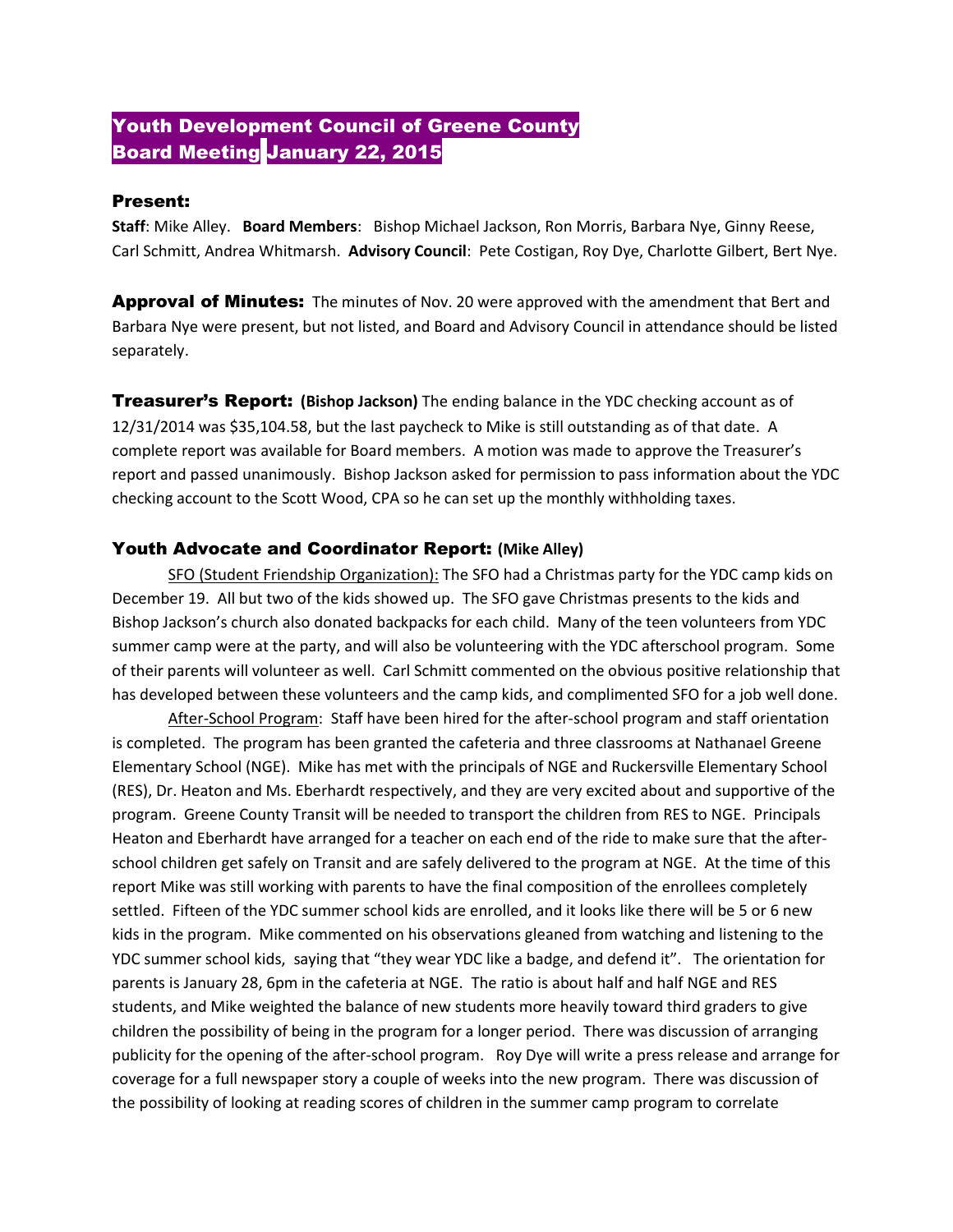attendance with positive outcomes in reading levels in Fall testing. Andrea Whitmarsh said this would depend on permission from parents to release test scores. Mike put together a revised budget for the after-school and summer camp programs that accurately represents the cost of goods and services which have previously been in-kind donations.

Ron then turned the discussion to some of the details of paying the five new staff for the after-school program. He asked Bishop Jackson to check with Scott Wood, CPA about doing withholding taxes for the new staff. Ron asked Mike to devise a method, such as time cards, for keeping track of hours for staff in the after-school. He cautioned that record keeping becomes increasingly critical as staffing grows, and staff hours will vary with bad weather closings and other contingencies.

Fundraising: **(Roy Dye)** Roy passed out a summary of discussions and initial plans from the fundraising committee, which met in December and January. The fundraising campaign will have as an overall theme the planned doubling of programs, and thus the budget, in the next fiscal year. The goal last year was \$45,000; in the coming year the new goal looks like about \$90,000. An early plan for fundraising includes seeking matching funds from larger donors before a letter campaign later in the Spring. The letter will go out to what is hoped to be an expanded list of previous and new potential donors. Expanding the list will require the participation of everyone involved with YDC. Other plans might include small group meetings with larger donors in order to seek commitments for continued long term funding. A community dinner fundraiser with speakers is envisioned for the Fall. One facet of that event will be the opportunity for individuals to sponsor a table and invite their own guests to the dinner, as a way to involve new people. Thoughts and ideas of those not on the fundraising committee are welcomed. The topic of the details of how to arrange for the opportunity for donors to make a monthly donation commitment was discussed. Also, the idea of using one of the online crowd funding programs came up. This requires a substantial time commitment of someone that is comfortable in the online social media milieu. Ron urged that the fundraising committee get the first letters asking for matching funds out by the end of February.

## Other Corporate Matters: **(Ron Morris)**

Insurance: Ron was waiting to hear from the Insurance Underwriter for a general liability and sexual abuse coverage at the time of these minutes. A motion was made and passed unanimously to approve expenditure for insurance of up to \$800/yr. If the cost is more, the Board can be notifed by email, and if approved by the Board, members would have to sign a statement to that effect, which then is added as an addendum to the minutes.

BAMA Works Grant: Ron congratulated the group for the recent award of the BAMA works grant, with special thanks to Pete Costigan who took the lead on this grant. YDC was one of less than ten organizations out of about 50 who received the maximum grant of \$10,000.

Background Checks: Ron reminded the group that YDC is operating under the rules for an exempt child daycare center program. Under those guidelines YDC does not have to be licensed, and doesn't have to do background checks. However, Ron has been looking into the statutory guidelines for full time church daycare programs, which are also exempt from licensure, but have guidelines more